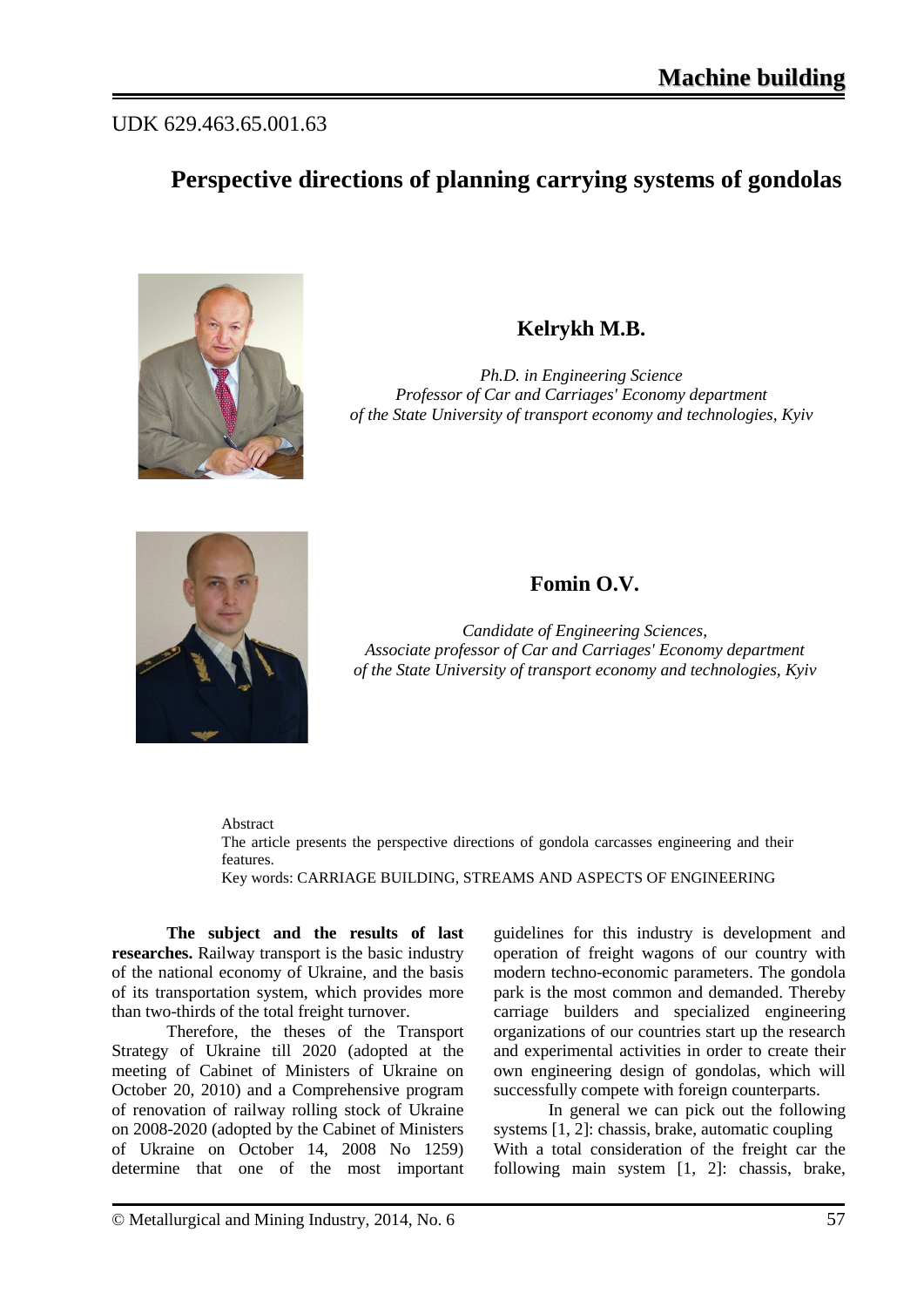automatic couplers and body (body combines modules and frames).

Large number of scientific and technical papers is devoted to the definitions, engineering of suspension, brake and automatic coupler systems.

But the analysis of specialized research and reference sources testify that there is no content-date information for the integrated treatment of directions of gondola design support systems of the new generation.

Basing on that we may resume that identification of perspective streams of gondolas engineering and development of the ways to implement them is a complex and challenging scientific and practical problem, which is not dealt enough.

**The purpose of the article and the presentation of the material.** The article presents the perspective directions of gondola carcasses engineering and their features.

According to the proposed and presented in fig. 1 the general methodology of modern engineering of gondola carcasses, depending on the priority of requirements for products we can pick out the following streams:

- engineering-oriented;
- technology-oriented;

resource-oriented.

**Under engineering-oriented way** the priority claims are specific and structural conditions that provide the most effective performance of its functions. The key requirements of such streams include:

- to increase speed of gondolas (fig. 1 par. 1), which is associated with an increase in acceleration and corresponding values of dynamic loads on the elements of the support system;
- to decrease the consumption of materials (par. 2), the possible ways to implement that described in the article [3];
- to improve the gondolas working conditions (par. 3), which combines actions to introduce a new technical solutions in the overall engineering and its individual components, and the use of materials with improved properties (such as aluminum-based alloys and tungsten). The realization of such streams requires special attention to the development and introduction of modern methods of investigation of gondolas working conditions;



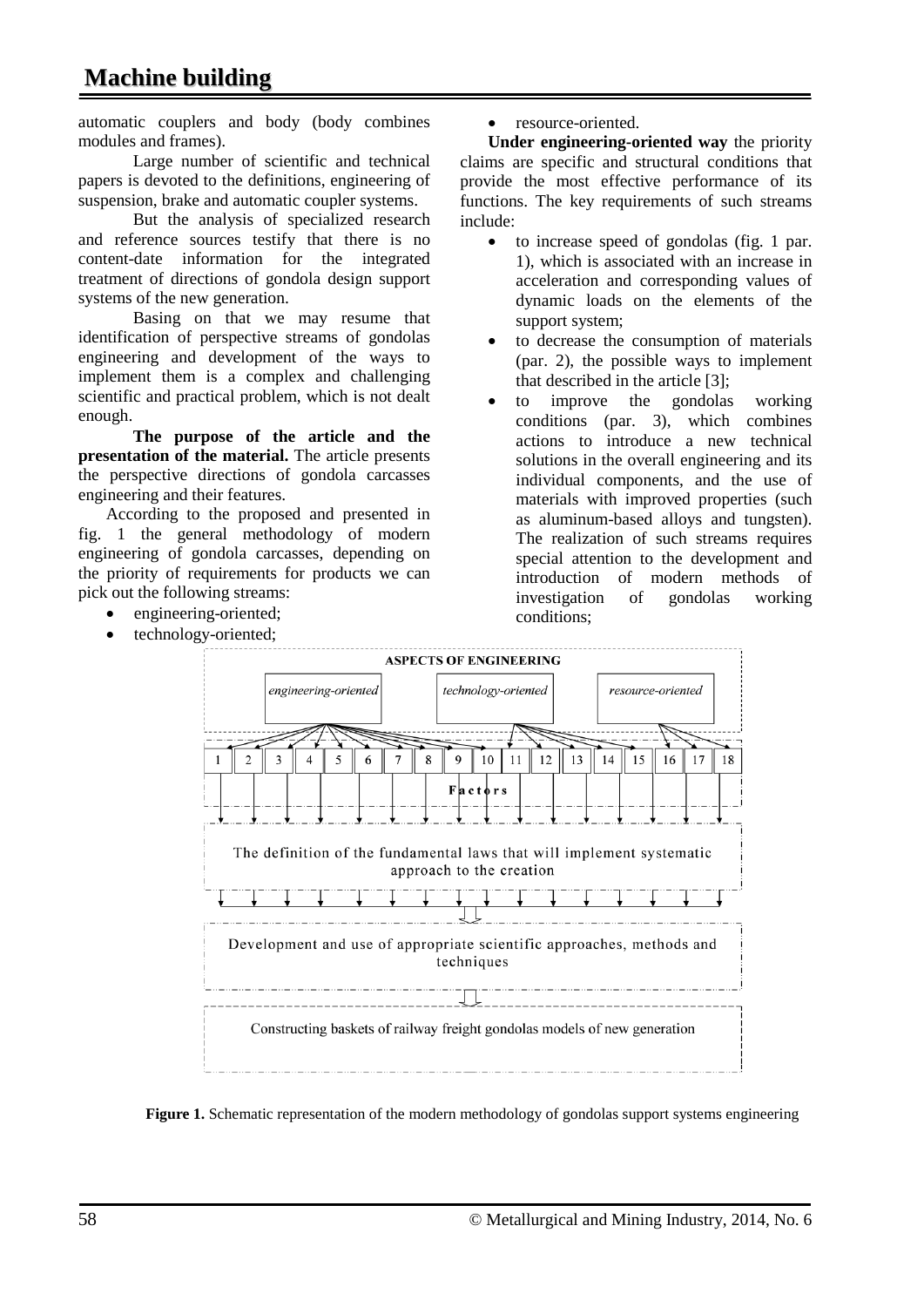- to increase the overhaul run and service life of gondolas (par. 4), which is directly related to the quality of used materials and the performance of other parts and components (except module frame and carcass);
- to increase the efficiency in the perception of the wagon loads without damages (par. 5). This is pointed at increasing the energy efficiency of absorbing wagon parts. Also it gives the solutions that provide protection from defects
- to increase the versatility of carrying system (par. 6), for example to transport the hydraulic tanks, so their use as tank wagons, while providing the basic functional properties;
- maximum unification of nodes and multiple carrying systems (par. 7), which significantly affects the reduction of the cost of manufacture and repair of wagons;
- maximum responsiveness of the features of loads to be transported (par. 8). This is the maximum amount of use, carrying capacity, efficient and safe placement and securing cargo, which can be attributed to the peculiarities of the specialization of wagons [4 ... 6];
- to prevent (par. 9) acts of vandalism in the operation;
- to improve the aerodynamic properties of the gondola carcass;

**Under technology-oriented way** the priority claim is the adaptation of the carcass, operation and maintenance, with a minimum cost for given values of quality. The key factors of this trend are:

- to decrease the number of processing components (par.11) ( turning and milling);
- to increase the rate of production and repair of individual components and structures in general (par.12), improving the technological side of industry procurements (increase punching park, plasma cutting machine and so on), assembly of wagons (improvement of stands, lifting and rotating and the locking equipment, increasing of automated operations and so on);
- to reduce energy and labor costs due to manufacturing (par. 13);
- to reduce energy and labor costs due to repairing (par 14);

• to increase the accuracy and to reduce the complexity of the assembly work and regulation of construction components (par. 15) (pre-load of the cap beam during welding). The realization of technologyoriented streams is inherently connected with the improvement of carriage-building works and railway-carriage repair works.

**Under resource-oriented way** the priority claim is maximally efficient use of the resource base. It includes the following points:

- adaptation to the industrial base (par. 16), such as accounting of territorial and economic manufacturing capacity or metal foundry;
- waste-free production (par. 17). Taking into account that about 90% of costs in the wagons manufacture fall on the cost of materials and components, and the processing of materials (especially metalroll), only about 85% is included in the engineering project and the other 15% of the materials to be wasted. This stream is particularly relevant and important. One example of achieving this target is the increasing connect embodiment of elements of ridge beams, walls, side and end walls, leading to a greater use of nonstandard length sections (Z-profiles, beams, profiles, top roping, wagon stands, trimming, etc.). Unfortunately they average approximately 7% to 15% and in most cases go to waste;
- to reduce the dependence between car builders and supplier of materials and components (par. 18). One of the priorities is the maximum use of bent and welded profiles instead of special rolling (for example, racks, belts, studs top of rollformed sections, I-beams in the ridge beams welded construction and so on).

Described points and shown in fig. 1 factors (par. 1 ... 18) for further consideration and elaboration need to define relationships and principles, working out approaches, methods, techniques and implementation models areas of design, with the key criteria. Certainly each direction and logical combinations to some extent have already been worked out by researchers, but the information about the works which would describe the combination of content and links to other areas unfortunately are absent, substantiates the relevance of the work of implementing the deployment of the stream.